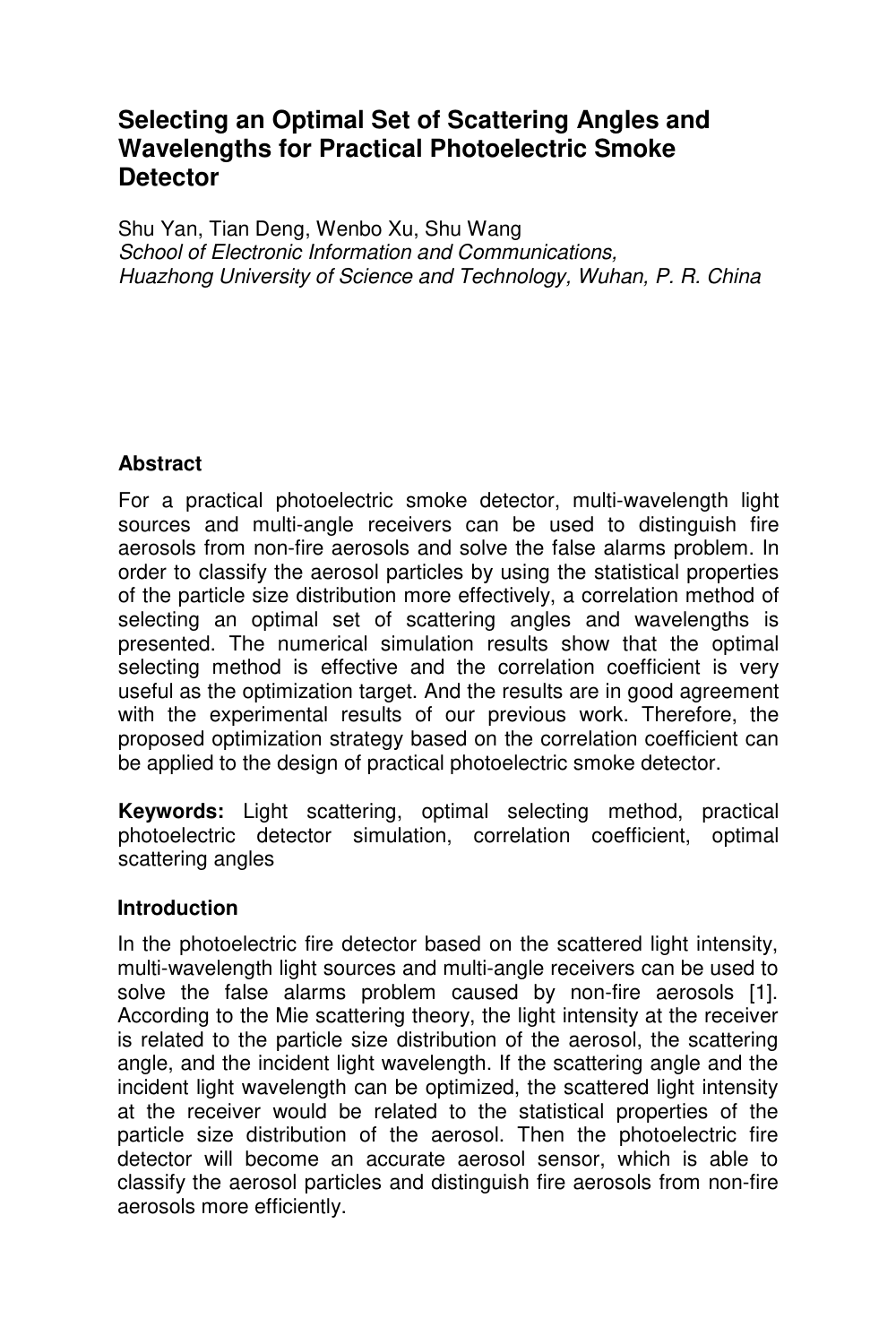Due to the different particle size distributions of fire aerosols and nonfire aerosols, their statistical properties, such as volume concentration, surface area concentration, particle size concentration and so on, cannot be exactly the same [2]. If these statistical characteristics could be obtained more accurately, it can be more effective in distinguishing fire aerosols and non-fire aerosols [3]. However, for practical photoelectric smoke detectors, it is important to reduce cost and improve reliability by using as few scattering angles and incident light wavelengths as possible. Therefore, there is a trade-off between the accuracy of classification and the number of scattering angles and incident light wavelengths. In this paper, a correlation method of selecting an optimal set of scattering angles and wavelengths for practical photoelectric smoke detector is presented.

### **Mathematical model of practical photoelectric smoke detector**

A typical practical photoelectric smoke detector is a non-paraxial optical system. It is composed of a light emitting diode (LED) emitter and a photodiode (PD) receiver, which has the advantages of low cost, high reliability, easy to assemble and so on. But there are some constraints as follows: (1) due to the presence of the LED's angle of half intensity and the PD's angle of half sensitivity, the scattering zone is no longer a focus point; (2) the luminous efficiency of LED is varied in the range of half intensity angle, while the receiving efficiency of PD is also varied in the range of half sensitivity angle; (3) from the viewpoint of easy to assemble, small scattering angles around 0 degree should be avoided. At the same time, large scattering angles around 180 degree should also be avoided due to direct light signal interference.





Different from the ideal paraxial optical system, in order to accurately calculate the scattered light intensity on the PD receiver, it is necessary to calculate the equivalent average scattered light intensity per particle in the whole scattering zone instead of the scattered light intensity of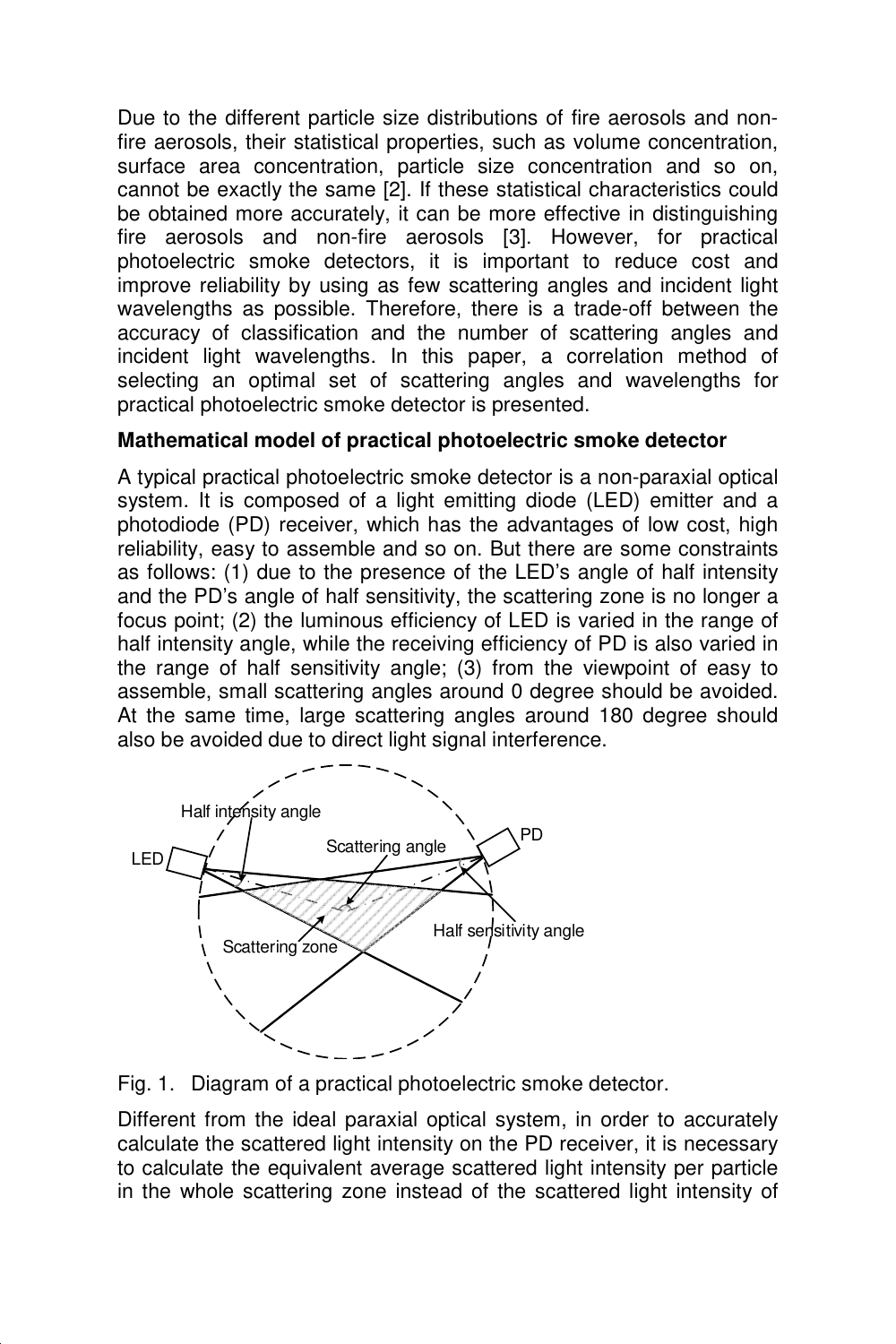one particle at the center of the dash line sphere. The equivalent average scattered light intensity  $q_w$  is given in [1] as follows:

$$
q_w(x, n_p, \lambda, \theta) = \frac{1}{c_N a} \iiint_0^a C_N w_E(\theta_E(\Omega)) w_C(\theta_C(\Omega)) q_p(x, n_p, \lambda, \theta) d\Omega
$$
 (Eq. 1)

Where  $C_N$  is the particle number concentration,  $\Omega$  is the scattering zone,  $w_E$  is the luminous efficiency,  $w_C$  is the receiving efficiency,  $\theta_E$  is the half intensity angle,  $\theta_c$  is the half sensitivity angle, and  $q_p(x, n_p, \lambda, \theta)$  is the scattered light intensity of a particle at a fix point in the scattering zone, which is described by Mie theory. And  $\lambda$  is the incident light wavelength,  $n_p$  is the refractive index of the particle,  $\theta$  is the scattering angle, and  $x$  is the particle size.

#### **Optimization strategy**

Based on the Mie scattering theory, the simulation data of the scattered light intensity of the practical photoelectric smoke detector are obtained under the influence of the above factors. Assuming that the particle size distribution function of the aerosol is  $f(x)$ , then the scattered light intensity P at the scattering angle  $\theta$  can be expressed as:

$$
P = C_N \int f(x) q_w(x, n_p, \lambda, \theta) dx
$$
 (Eq. 2)

Where  $C_N$  is the particle number concentration, and  $q_w(x, n_p, \lambda, \theta)$  is the equivalent average scattered light intensity shown in Eq. 1. The statistical properties of the aerosol can be obtained by the particle size distribution function  $f(x)$ , that is, the *i* order moment  $M_i$  can be expressed as:

$$
M_i = \int x^i f(x) dx
$$
 (Eq. 3)

Where the zero order moment  $M_0$  denotes the particle number concentration, the first order moment  $M_1$  denotes the particle size concentration, the second order moment  $M_2$  denotes the particle surface area concentration, and the third order moment  $M_3$  denotes the particle volume concentration of aerosol.

The correlation coefficient  $R_n(M_i)$  between the *i* order moment of aerosol  $M_i$  and the scattered light intensity  $P_n([\theta, \lambda])$  with the combination of the scattering angle  $\theta$  and the incident light wavelength  $\lambda$  is defined by  $l_2$  norm, and can be expressed as:

$$
R_n(M_i) = \frac{M_i P_n([\theta, \lambda])^T}{\|M_i\|_2 \|P_n([\theta, \lambda])\|_2}
$$
 (Eq. 4)

The correlation coefficient  $r_{mn}$  between two received light intensities at different scattering angles and incident light wavelengths combinations  $P_m([\theta,\lambda])$  and  $P_n([\theta,\lambda])$  is defined by  $l_2$  norm, and can be expressed as:

$$
r_{mn} = \frac{P_m([\theta, \lambda]) P_n([\theta, \lambda])^T}{\|P_m([\theta, \lambda])\|_2 \|P_n([\theta, \lambda])\|_2}
$$
(Eq. 5)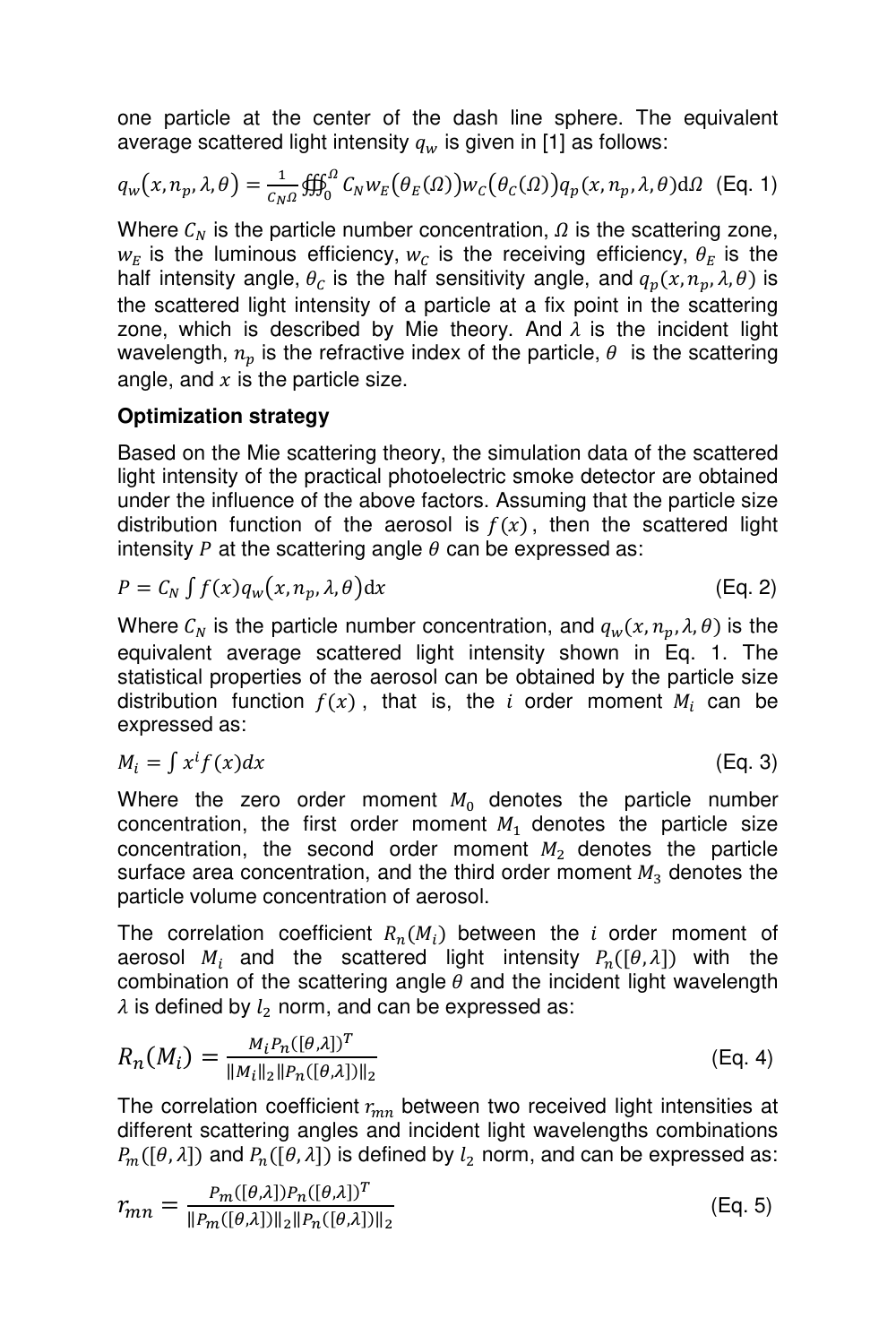Taking the *i* order moment  $M_i$  of aerosol as the optimization target, the optimization strategy of choosing the first set of the optimal combination of scattering angles and incident light wavelengths is defined as:

# $max R_n(M_i)$ , for all n in the set of  $[\theta, \lambda]$  (Eq. 6)

Under the condition that the former n-1 sets of the optimal combination of scattering angles and incident light wavelengths are known, and taking the i order moment  $M_i$  of aerosol as the optimization target, the optimization strategy of choosing the nth (greater than or equal to 2) set of the optimal combination of scattering angles and incident light wavelengths is defined as:

 $min \sum_{m=1}^{n-1} r_{mn}$  AND max  $R_n(M_i)$ , for all n in the set of  $[\theta, \lambda]$  (Eq. 7)

This means that the newly selected combination of scattering angles and incident light wavelengths brings the maximum amount of information, while it is most relevant to the  $i$  order moment of aerosol.

### **Numerical simulations**

It is generally believed that most of fire aerosol particles are distributed within the range of 1000 nm. And considering the feasibility of practical photoelectric smoke detector, the particle size distributions in numerical simulations are assumed to satisfy the lognormal distributions with the means  $\mu$  ranging from 100 to 1000 nm with the discrete step size of 25 nm and the variances  $\delta$  ranging from 1.5 to 2 with the discrete step size of 0.1.

There are two LED light sources employed, including an infrared LED with the light wavelength of 950 nm and a blue LED with the light wavelength of 450 nm. And the scattering angles only ranging from 30 to 150 degree with the discrete step size of 5 degree are available. So there are total 50 combinations of scattering angles and incident light wavelengths. Moreover, there are only two particle refractive indexes used, including 1.55 +0.02i and 1.55 +0.5i, which are correspond to the grey smoke and the black smoke in the standard test fire aerosols, respectively.

In order to investigate the effect of particle refractive index on the optimization results, we change the real and imaginary parts of the refractive index, and calculate the correlation coefficient of the obtained optimal combination sets. Considering the particle refractive indexes of fire aerosols and non-fire aerosols causing false alarm, the real parts of particle refractive indexes are selected ranging from 1.3 to 2 with the discrete step size of 0.05 and the imaginary parts of particle refractive indexes are only selected from the discrete set of [0, 0.005, 0.01, 0.02, 0.05, 0.1, 0.2, 0.5, 1].

Table 1 shows the largest correlation coefficient sets of the single combination of scattering angles and incident light wavelengths with the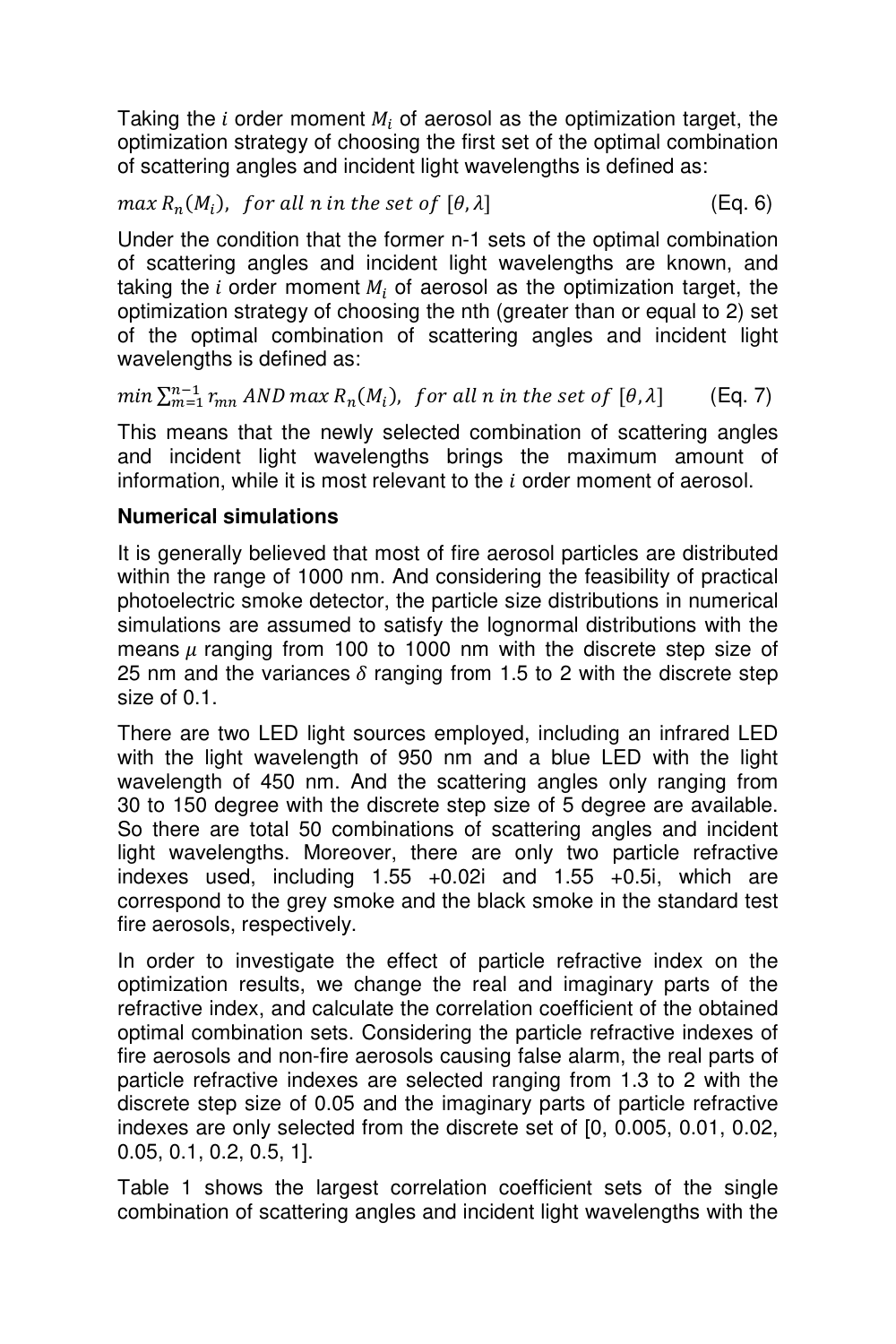particle volume concentration as the optimization target for two different refractive indexes. And table 2 shows the largest correlation coefficient sets of the single combination of scattering angles and incident light wavelengths with the particle surface area concentration as the optimization target for two different refractive indexes.

Table 1. Combination of scattering angles and wavelengths with the particle volume concentration (the third moment  $M_3$ ) as the optimization target.

|   |                    | Grey smoke (1.55 +0.02i) |                            | Black smoke (1.55 +0.5i) |                   |                            |
|---|--------------------|--------------------------|----------------------------|--------------------------|-------------------|----------------------------|
|   | Wavelength<br>(nm) | Angle<br>(degree)        | Correlation<br>coefficient | Wavelength<br>(nm)       | Angle<br>(degree) | Correlation<br>coefficient |
|   | 950                | 150                      | 1.0000                     | 450                      | 150               | 0.9903                     |
| 2 | 950                | 140                      | 0.9981                     | 450                      | 140               | 0.9898                     |
| 3 | 950                | 130                      | 0.9954                     | 450                      | 130               | 0.9891                     |

Table 2. Combination of scattering angles and wavelengths with the particle surface area concentration (the second moment  $M_2$ ) as the optimization target.

|   |                    | Grey smoke (1.55 +0.02i) |                            | Black smoke (1.55 +0.5i) |                   |                            |
|---|--------------------|--------------------------|----------------------------|--------------------------|-------------------|----------------------------|
|   | Wavelength<br>(nm) | Angle<br>(degree)        | Correlation<br>coefficient | Wavelength<br>(nm)       | Angle<br>(degree) | Correlation<br>coefficient |
|   | 950                | 75                       | 0.9997                     | 450                      | 150               | 0.9998                     |
| 2 | 950                | 70                       | 0.9997                     | 450                      | 140               | 0.9998                     |
| З | 950                | 90                       | 0.9996                     | 450                      | 130               | 0.9997                     |

From table 1 and table 2, we can see: (1) for gray smoke, the scattered light intensity of the infrared light source at the forward scattering angle (150 degree) is most related to the volume concentration, while that at the backscattering angle (75 degree) is most related to the surface area concentration; (2) for black smoke, the scattered light intensity of the blue light source at the forward scattering angle (150 degree) is most relevant to the volume concentration or the surface area concentration.

The effects of particle refractive index on the correlation coefficients of the particle volume concentration and the particle surface area concentration for the obtained optimal combination sets are showed in Fig. 2 and Fig. 3, respectively. As the imaginary part of refractive index is increased from 0 to 1 and the real part of refractive index is increased from 1.3 to 2, the correlation coefficients of the obtained optimal combination sets containing 950 nm wavelength are decreased, where the amplitudes of change are very small. At the same time, those sets containing 450 nm wavelength are decreased first and then increased, where the amplitudes of change slightly are greater than the formers.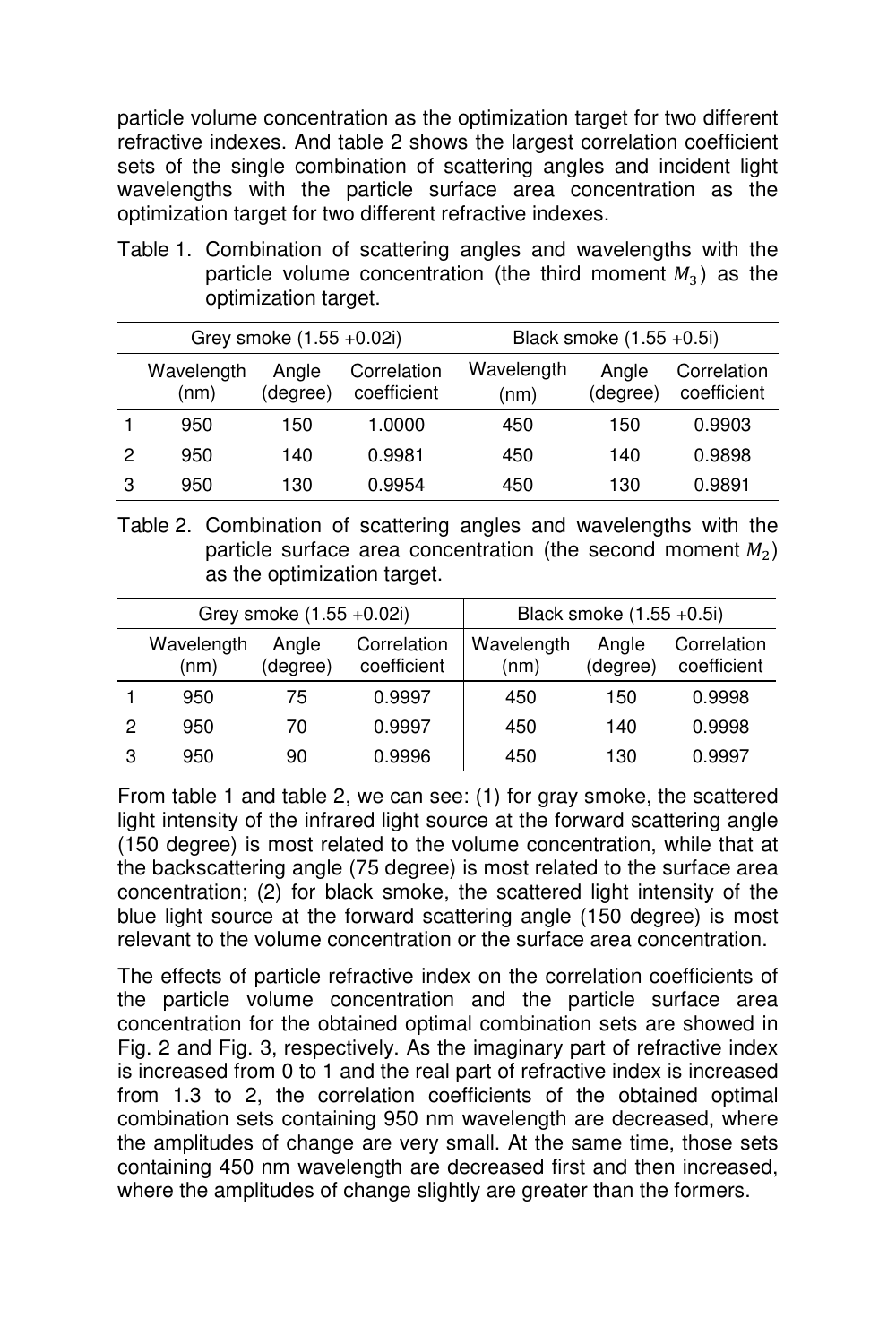

Fig. 2. The correlation coefficient of particle volume concentration versus: (a) imaginary part of refractive indexes; (b) real part of refractive indexes.



Fig. 3. The correlation coefficient of particle surface area concentration versus: (a) imaginary part of refractive indexes; (b) real part of refractive indexes.

For a set of two combinations of scattering angles and incident light wavelengths, the optimal target can be expressed as the second order statistical characteristic of aerosol, that is, the ratio of two different order moments. For example, the ratio of particle volume concentration and particle surface area concentration is defined as the Sauter mean diameter (SMD). Thus, taking the SMD as the optimization target, the optimization strategy of choosing a set of two optimal combinations of scattering angles and incident light wavelengths is defined as:

$$
max R_n(SMD) = \frac{\frac{M_3}{M_2} \left( \frac{P_m([0, \lambda])}{P_n([0, \lambda])} \right)^T}{\left\| \frac{M_3}{M_2} \right\|_2 \left\| \frac{P_m([0, \lambda])}{P_n(\theta, \lambda)} \right\|_2}
$$

for all  $m, n (m \neq n)$  in the  $[\theta, \lambda]$  set (Eq. 8)

Table 3 shows the largest correlation coefficient sets of two combinations of scattering angles and incident light wavelengths with SMD as the optimization target for two different refractive indexes.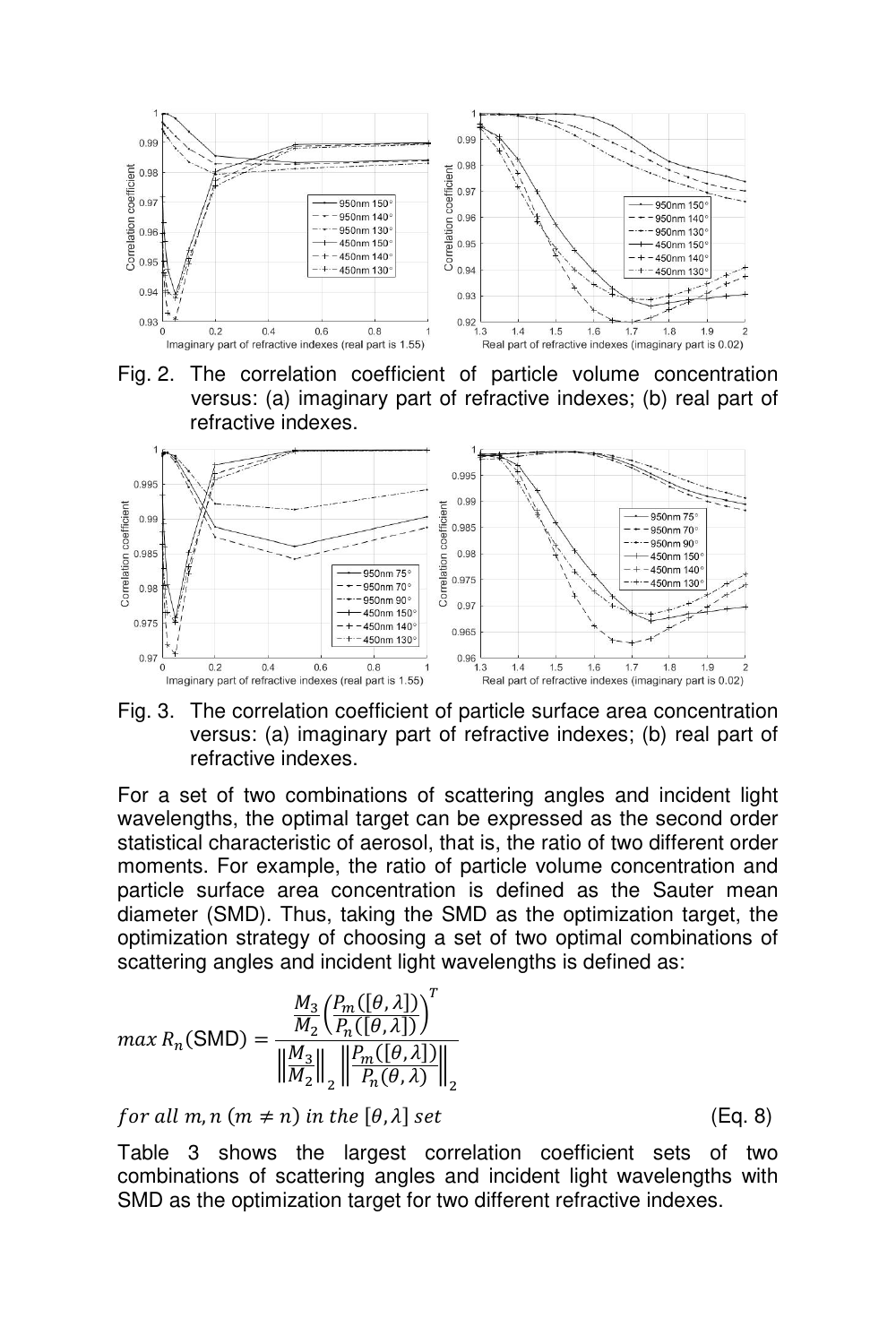From table 3, when taking the SMD as the optimization target, the following conclusions can be drawn: (1) the set of the infrared light source at the forward scattering angle (100 degree) and the blue light source at the backscattering angle (65 degree) is optimal for gray smoke; (2) the set of the infrared light source at the forward scattering angle (125 degree) and the blue light source at the backscattering angle (45 degree) is also suboptimal for black smoke; (3) the set of the infrared light source at the forward scattering angle (110 degree) and the blue light source at the backscattering angle (40 degree) is optimal for two kinds of smoke.

|                       |                | The first combination |                   | The second combination |                   |                            |
|-----------------------|----------------|-----------------------|-------------------|------------------------|-------------------|----------------------------|
|                       |                | Wavelength<br>(nm)    | Angle<br>(degree) | Wavelength<br>(nm)     | Angle<br>(degree) | Correlation<br>coefficient |
|                       |                | 950                   | 100               | 450                    | 65                | 0.9995                     |
| Grey<br>smoke         | $\mathfrak{p}$ | 950                   | 115               | 450                    | 100               | 0.9995                     |
|                       | 3              | 950                   | 95                | 450                    | 65                | 0.9995                     |
|                       | 1              | 950                   | 30                | 950                    | 55                | 0.9964                     |
| <b>Black</b><br>smoke | $\overline{2}$ | 950                   | 30                | 950                    | 60                | 0.9957                     |
|                       | 3              | 950                   | 125               | 450                    | 45                | 0.9940                     |
|                       | 1              | 950                   | 110               | 450                    | 40                | 0.9936                     |
| Any<br>smoke          | $\overline{c}$ | 950                   | 115               | 450                    | 40                | 0.9934                     |
|                       | 3              | 950                   | 130               | 450                    | 45                | 0.9931                     |

Table 3. Two combinations of scattering angles and wavelengths with the SMD as the optimization target.



Fig. 4. The correlation coefficient of SMD versus: (a) imaginary part of refractive indexes; (b) real part of refractive indexes.

The effects of particle refractive index on the correlation coefficients of SMD for the obtained optimal combination sets are showed in Fig. 4. As the imaginary part of refractive index is increased from 0 to 1, the correlation coefficients of the obtained optimal combination sets, which are optimal for two kinds of smoke, are more stable than others, but